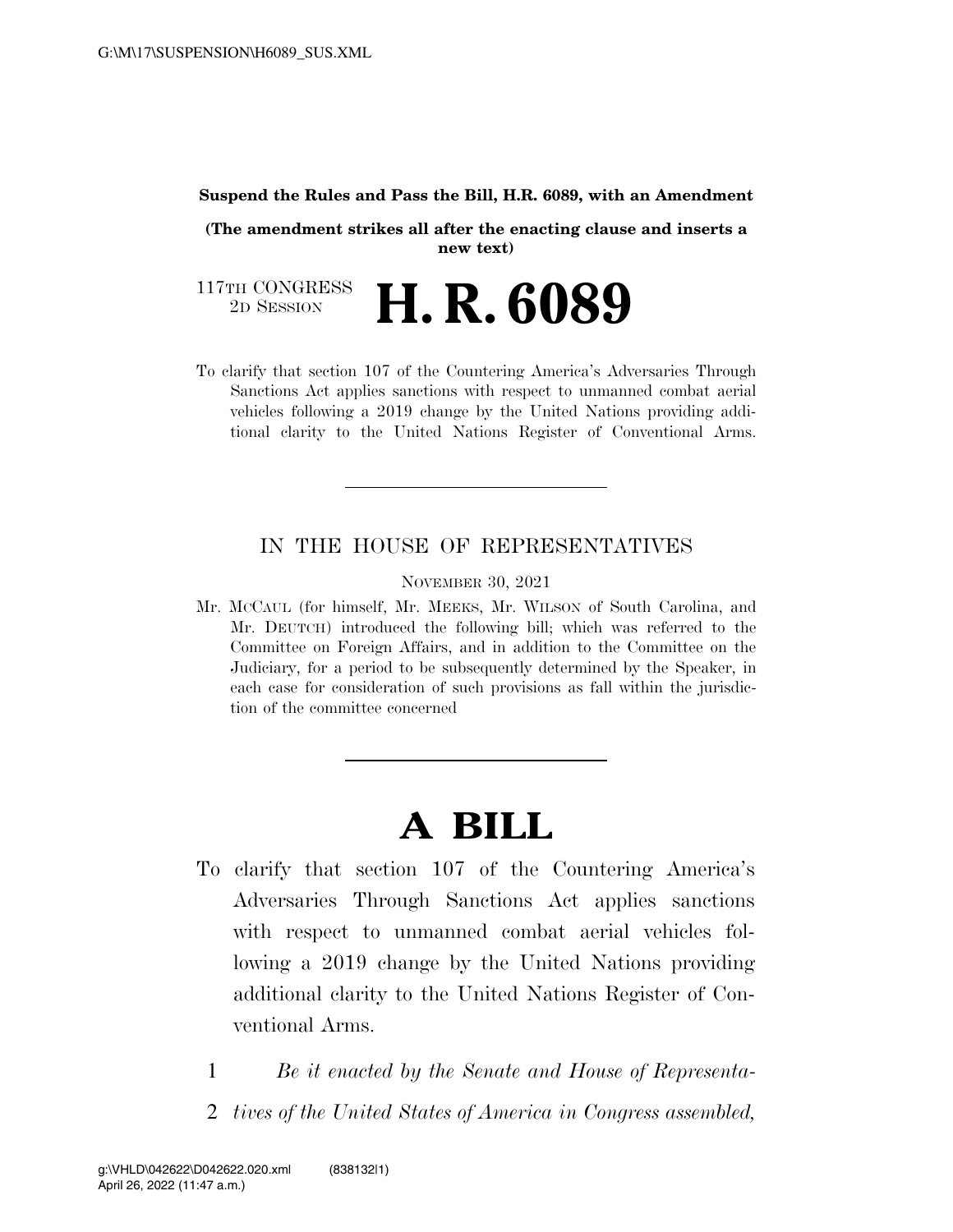$\mathfrak{D}$ 

#### **SECTION 1. SHORT TITLE.**

 This Act may be cited as the ''Stop Iranian Drones Act''.

#### **SEC. 2. FINDINGS.**

Congress finds the following:

 (1) A July 15, 2013, United Nations General Assembly Report on the continuing operation of the United Nations Register of Conventional Arms and its further development (document A/68/140) states in paragraph 45, ''The Group noted the discussion of the 2006 Group that category IV already covered armed unmanned aerial vehicles and of the 2009 Group on a proposal to include a new category for such vehicles. The Group reviewed proposals for pro-viding greater clarity to category IV.''.

 (2) Section 107 of the Countering America's Adversaries Through Sanctions Act (22 U.S.C. 9406), enacted August 2, 2017, requires the Presi- dent to impose sanctions on any person that the President determines ''knowingly engages in any ac- tivity that materially contributes to the supply, sale, or transfer directly or indirectly to or from Iran, or 23 for the use in or benefit of Iran, of any battle tanks, armored combat vehicles, large caliber artillery sys- tems, combat aircraft, attack helicopters, warships, missiles or missile systems, as defined for the pur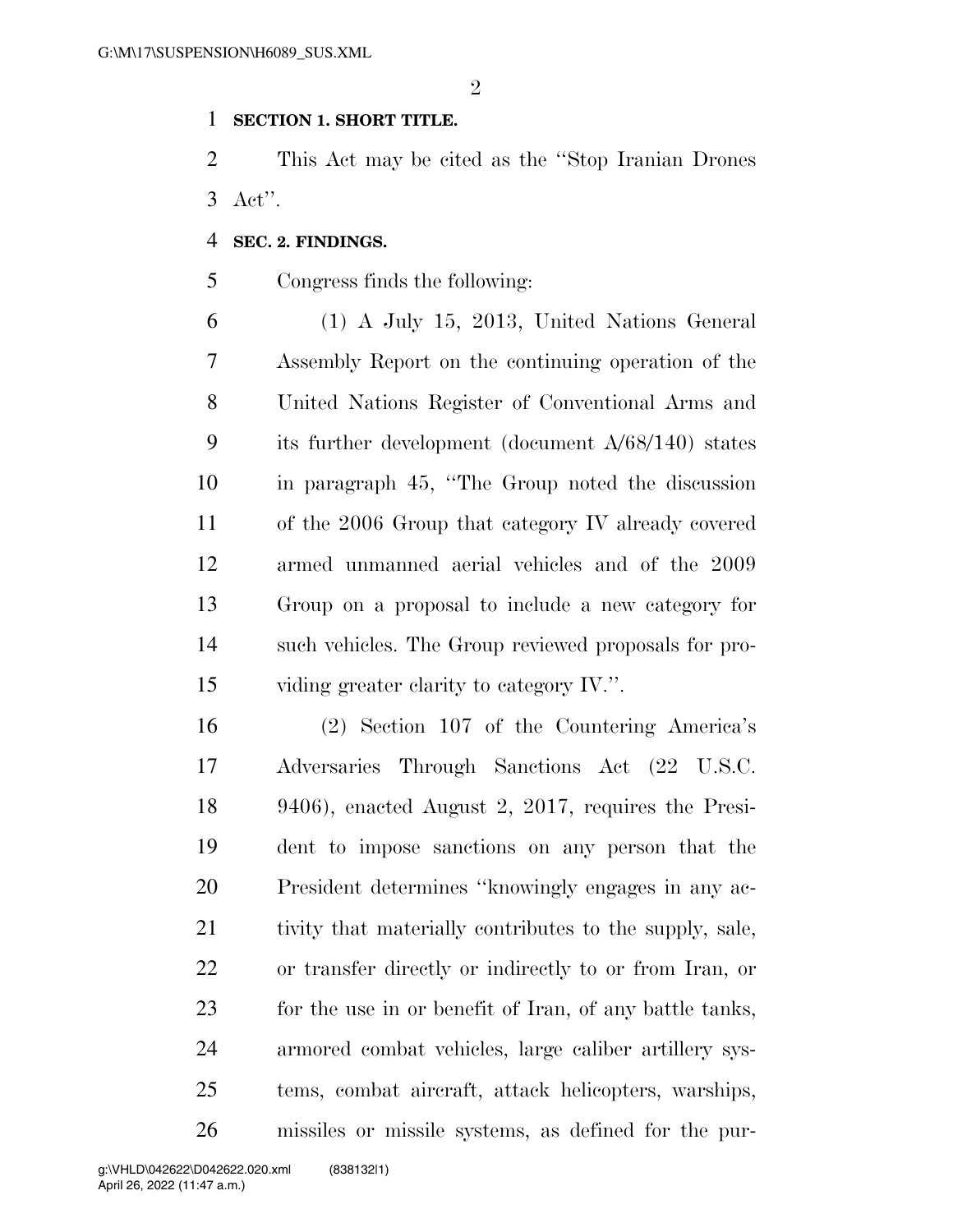pose of the United Nations Register of Conventional Arms, or related materiel, including spare parts''.

 (3) In 2019, the United Nations formally changed the heading of category IV of the United Nations Register of Conventional Arms to ''combat aircraft and unmanned combat aerial vehicles''.

#### **SEC. 3. STATEMENT OF POLICY.**

 It shall be the policy of the United States to prevent Iran and Iranian-aligned terrorist and militia groups from acquiring unmanned aerial vehicles, including commer- cially available component parts, that can be used in at- tacks against United States persons and partner nations. **SEC. 4. AMENDMENT TO COUNTERING AMERICA'S ADVER-**

## **SARIES THROUGH SANCTIONS ACT RELATING TO SANCTIONS WITH RESPECT TO IRAN.**

 (a) IN GENERAL.—Section 107 of the Countering America's Adversaries Through Sanctions Act (22 U.S.C. 9406) is amended—

 (1) in the section heading, by striking ''**EN- FORCEMENT OF ARMS EMBARGOS**'' and insert- ing ''**SANCTIONS WITH RESPECT TO MAJOR CONVENTIONAL ARMS**''; and

23 (2) in subsection (a)(1), by inserting "or un- manned combat aerial vehicles'' after ''combat air-craft''.